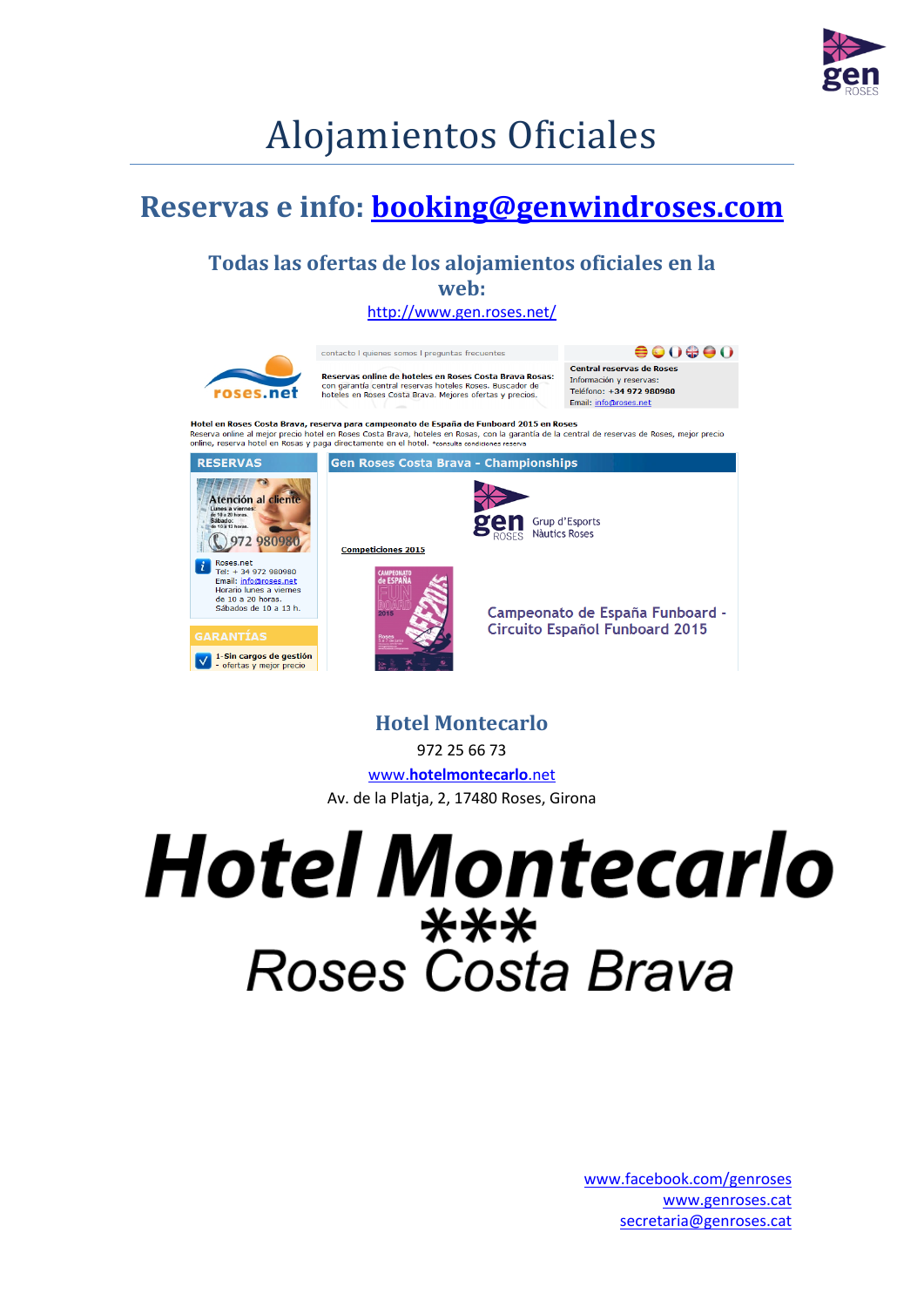

#### **Hotel Monterrey** 972 25 76 50 www.**[monterrey](http://www.monterrey.es/)**.es Passeig Marítim, 72, 17480 Roses, Girona

# DOW **HOTEL HOIEL<br>MONTERREY**

**Hotel Victoria**

972 25 21 20 www.prestigehotels.com [www.hotelvictoria.roses.net](http://www.hotelvictoria.roses.net/) Avinguda Gola Estany s/n Santa Margarita 17480 Roses

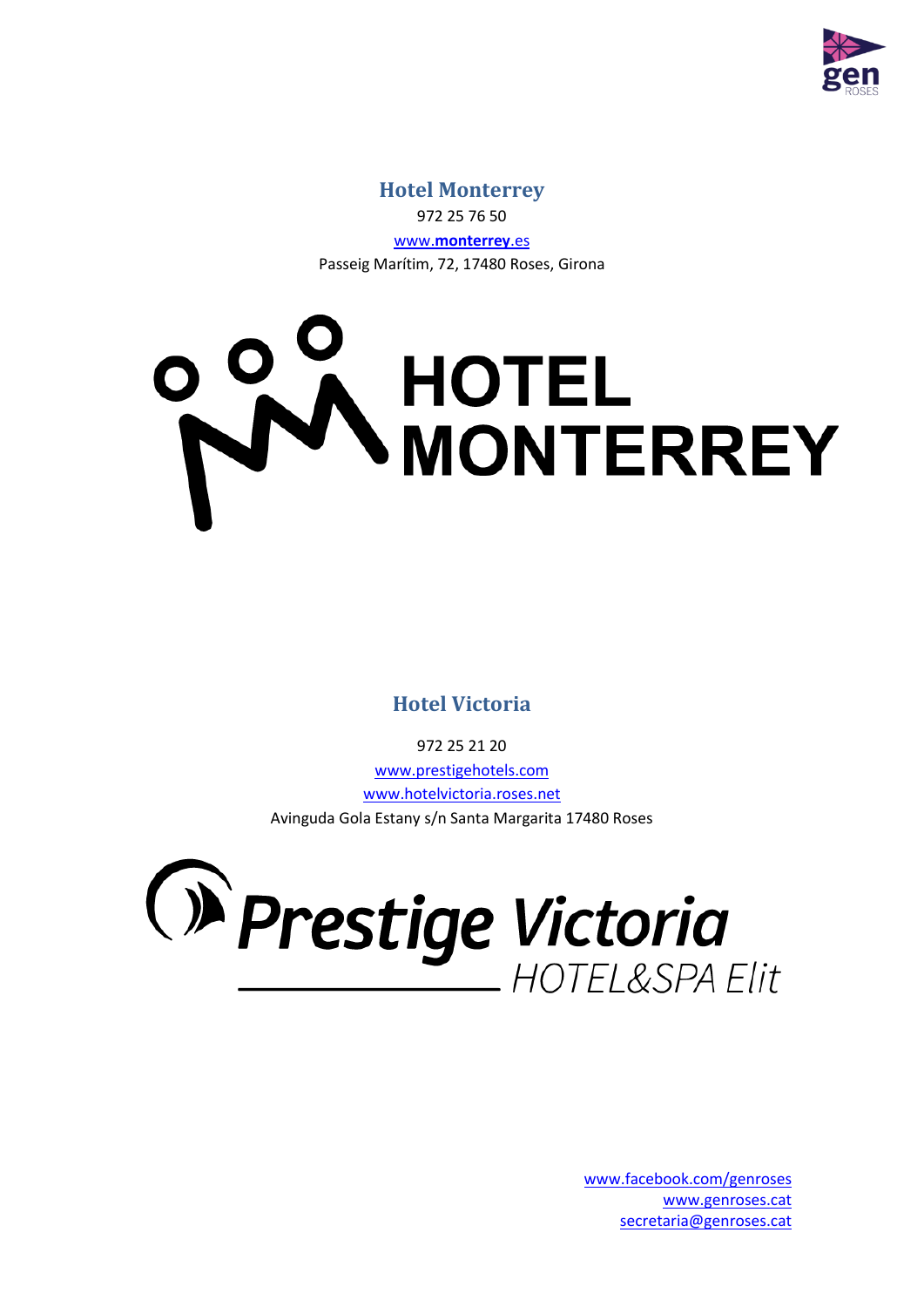

#### **Hotel Nautilus**

972 25 62 62 [www.hotelnautilus.net](http://www.hotelnautilus.net/) C/Bergantí (Avda. Nautilus), 15-17, 17480 Roses, Girona



#### **Hotel Almadraba Park**

972 25 65 50 www.**[almadrabapark](http://www.almadrabapark.com/)**.com Avinguda de José Díaz Pacheco, 70, 17480 Roses, Girona

# ALMADRABA PARK · HOTEL \* \* \* \*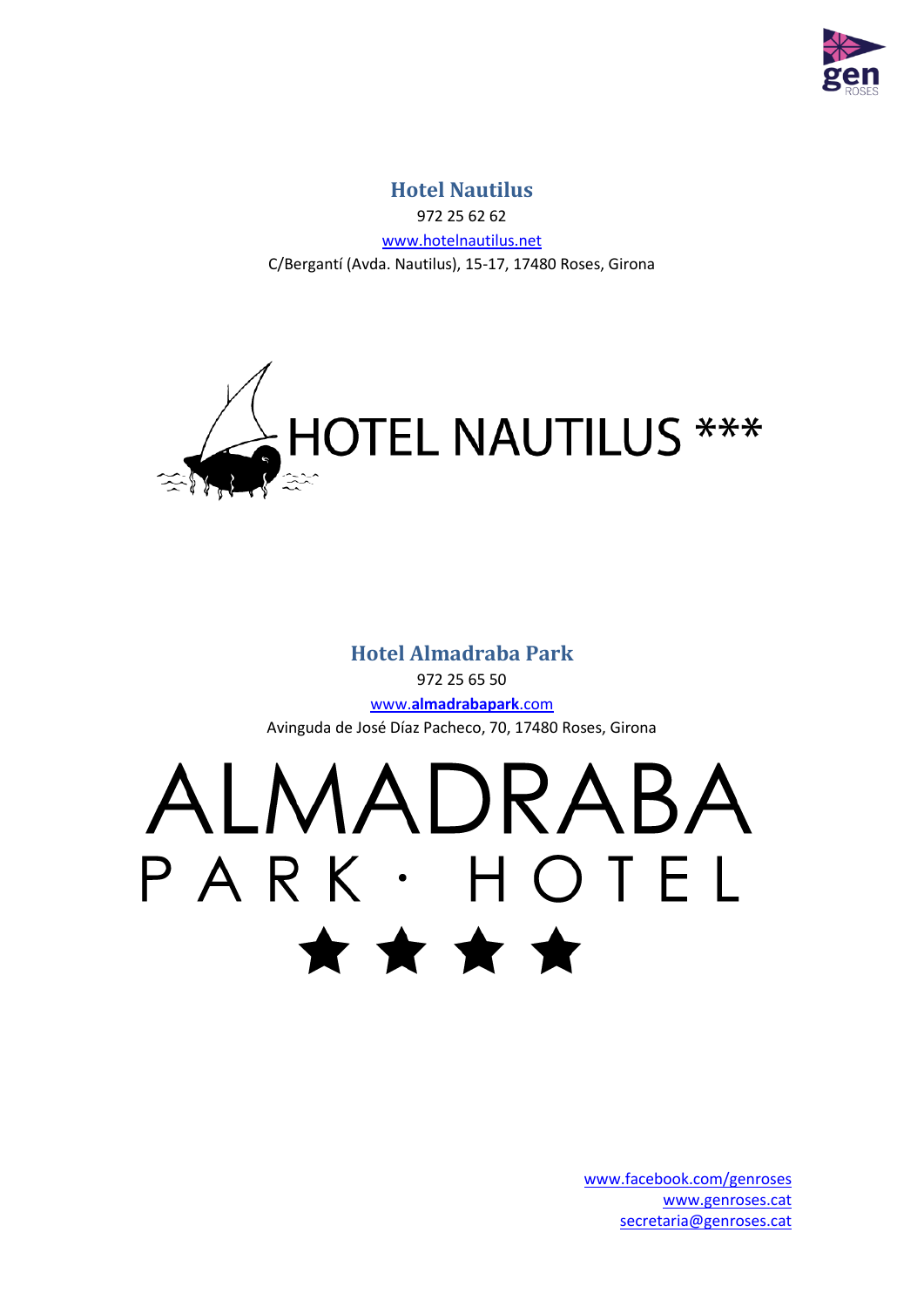

#### **Hotel Canyelles**

972 256 500

www.**[hotelcanyelles](http://www.hotelcanyelles.com/)**.com

Av. Díaz Pacheco, 7-9; 17480, Roses (Costa Brava) Girona, España

## **HOTEL** CANYELLES PLATJA

**Hostal Rom**

972 25 61 81 www.**[hostalrom](http://www.hostalrom.es/)**.es C/ Trinitat, 35, 17480 Roses, Girona



,<br>amiliar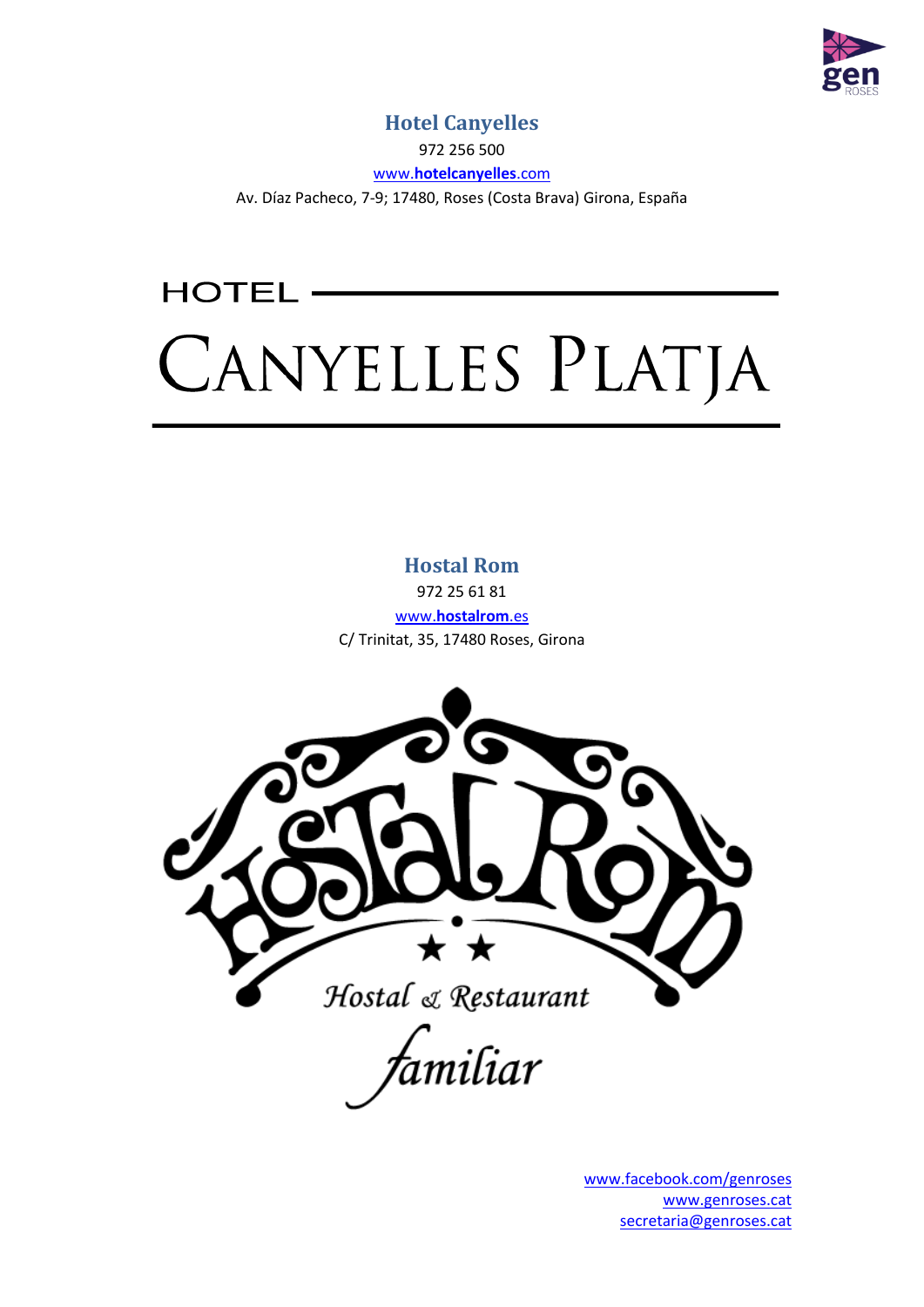

#### **Hotel Risech**

972 25 62 84

www.**[hotelsrisech](http://www.hotelsrisech.com/)**.com

Av. de Rhode, 185, 17480 Roses, Girona



#### **Hotel Carmen**

972 98 98 00 www.**[hotelcarmen](http://www.hotelcarmen.es/)**.es Carrer del Castell de la Trinitat, 41, 17480 Roses, Girona



**ROSES**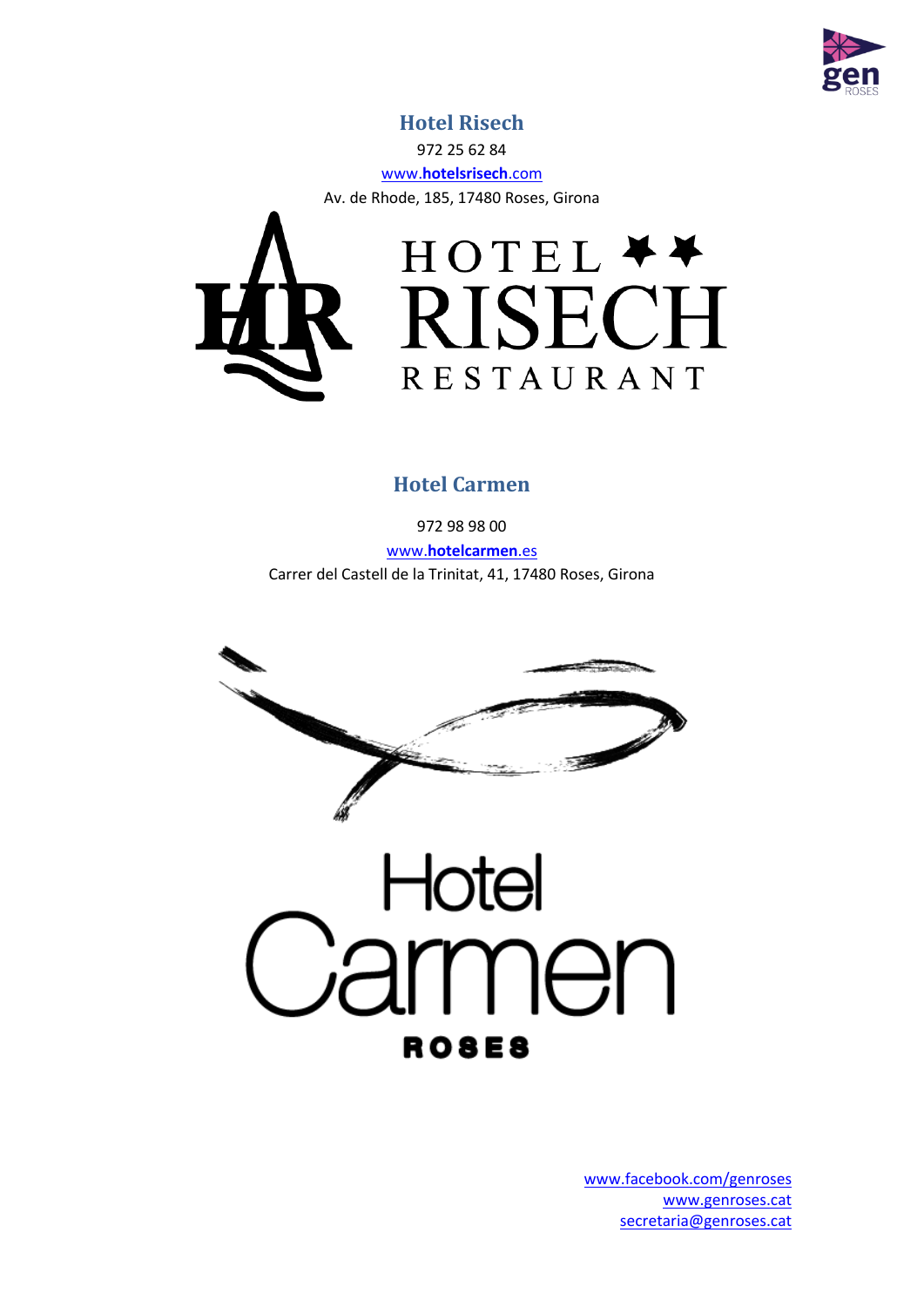

#### **Càmping Salatà** 972 25 60 86 [www.campingsalata.com](http://www.campingsalata.com/) Carrer del Port de Reig, 44, 17480 Roses, Girona



#### **Hotel Ramblamar**

972 25 63 54 www.**[hotelramblamar](http://www.hotelramblamar.com/)**.com Avinguda de Rhode, 153, 17480 Roses, Girona